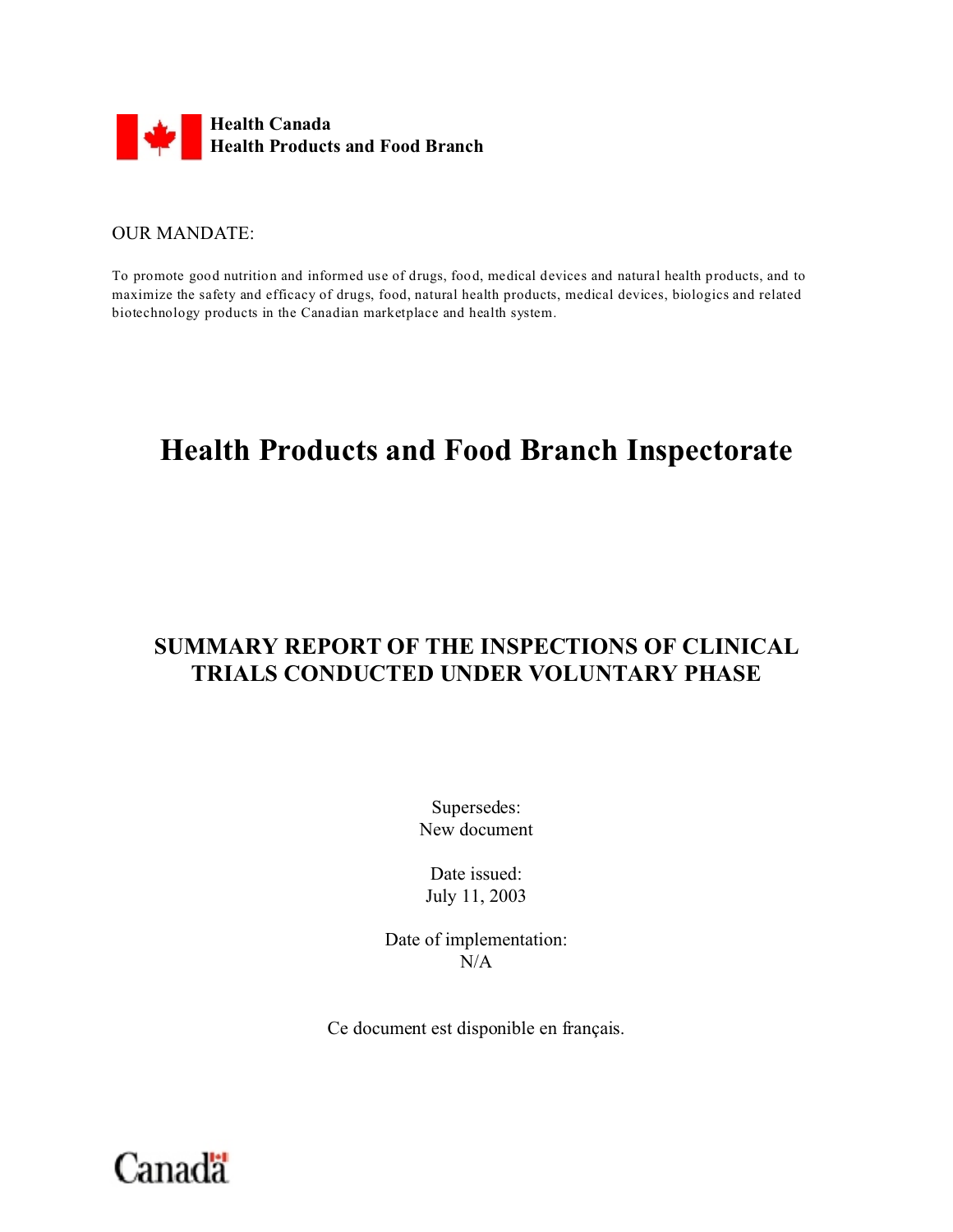## **TABLE OF CONTENTS**

<span id="page-1-0"></span>

| 1.                                                                                |                                                                                                                                                                                                                        |  |  |  |  |  |  |
|-----------------------------------------------------------------------------------|------------------------------------------------------------------------------------------------------------------------------------------------------------------------------------------------------------------------|--|--|--|--|--|--|
| 2.                                                                                |                                                                                                                                                                                                                        |  |  |  |  |  |  |
| 3.                                                                                | <b>INSPECTION</b><br>Objectives of an inspection $\dots \dots \dots \dots \dots \dots \dots \dots \dots \dots \dots \dots \dots \dots \dots$<br>3.1<br>3.2<br>3.3                                                      |  |  |  |  |  |  |
| 4.                                                                                |                                                                                                                                                                                                                        |  |  |  |  |  |  |
| 5.                                                                                | 5.1<br>Inspections at Sponsor's sites $\dots \dots \dots \dots \dots \dots \dots \dots \dots \dots \dots \dots \dots$<br>5.1.1<br>5.1.2<br>5.1.3<br>5.1.4<br>5.2<br>5.2.1<br>5.2.2<br>5.2.3<br>5.2.4<br>5.2.5<br>5.2.6 |  |  |  |  |  |  |
| 6.                                                                                | 6.1<br>6.2<br>6.3<br>6.4<br>The stage of clinical trial during inspection $\ldots \ldots \ldots \ldots \ldots \ldots \ldots \ldots \ldots \frac{13}{2}$<br>6.5                                                         |  |  |  |  |  |  |
| 7.                                                                                |                                                                                                                                                                                                                        |  |  |  |  |  |  |
| 8.                                                                                |                                                                                                                                                                                                                        |  |  |  |  |  |  |
| Annex A - Food and Drug Regulations - Sections C.05.010, C.05.011 and C.05.012 15 |                                                                                                                                                                                                                        |  |  |  |  |  |  |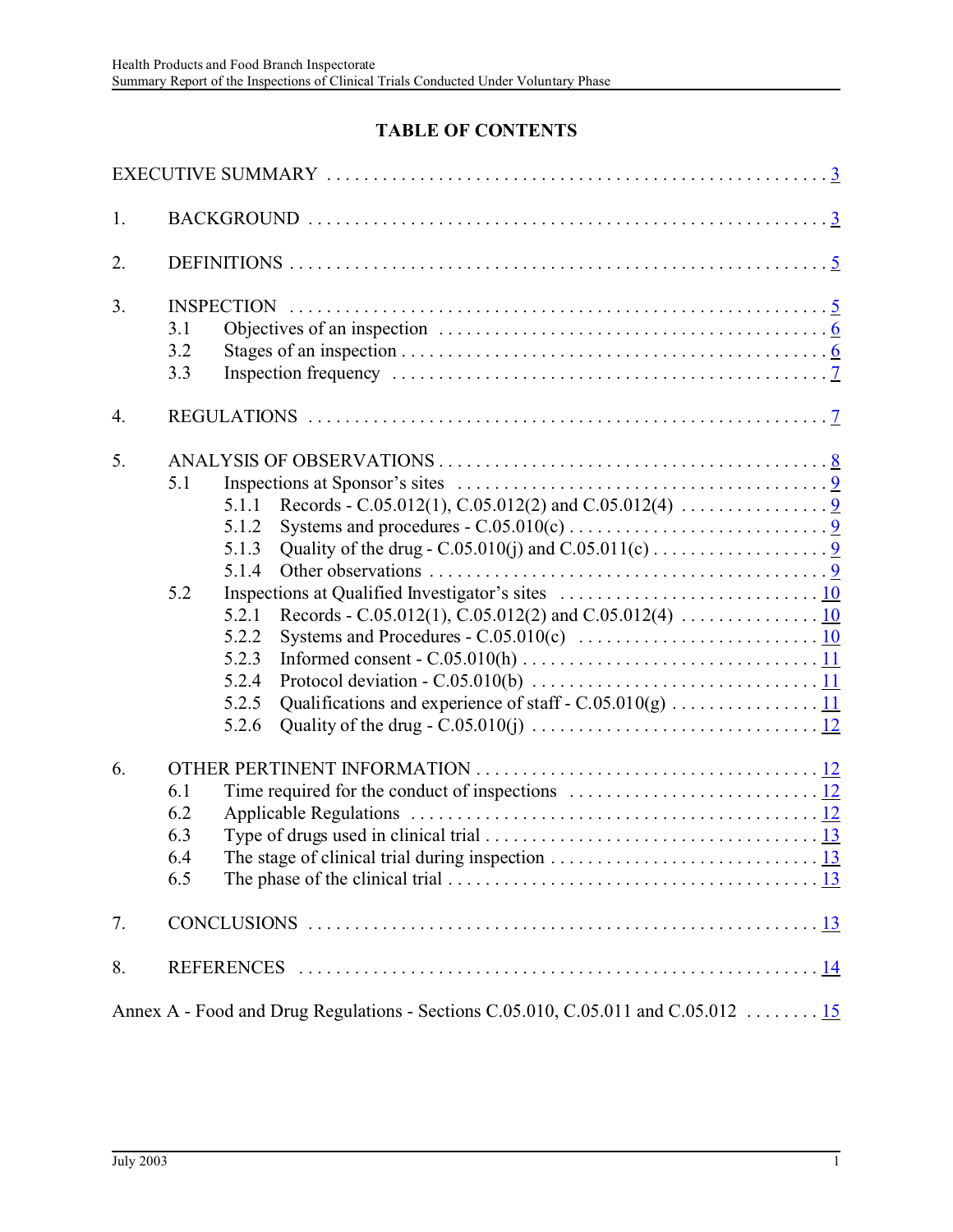## **EXECUTIVE SUMMARY**

This document provides the results and analysis of the findings of inspections conducted on clinical trials by the Health Products and Food Branch Inspectorate (Inspectorate) during the voluntary and confidence building phase. The objectives of conducting inspections of clinical trials, as announced by the Minister of Health in January 2000, are to increase the protection of subjects enrolled in clinical trials and to validate the data collected in the conduct of clinical trials.

Overall, 18 inspections were conducted, including 6 at Sponsor's sites and 12 at Qualified Investigator's sites. All inspections were initiated and completed within a 6 month time frame, starting in May 2002. A total of 108 observations were made during these inspections. These observations were classified according to the relevant sections of Division 5 of the *Food and Drug Regulations*, "*Drugs for clinical trials involving Human Subjects*" (Clinical trial Regulations).

The most prevalent deficiencies observed were related to records, with respect to accuracy, completeness and maintenance of source data, insufficient systems and procedures for processes, and informed consent forms for subjects enrolled in clinical trials.

Inspected Sponsors and Qualified Investigators were generally satisfied with the voluntary and phased-in approach used for implementation of the inspection program. The inspected stakeholders acquired a better understanding of the inspection process while Inspectors gained experience in the use of the new procedures and guidance documents developed to accomplish their inspections.

## **1. BACKGROUND**

The Health Products and Food Branch Inspectorate (HPFBI) has the role of delivering a national compliance and enforcement program for regulated products under its mandate. The authority to deliver this compliance and enforcement program for these products is derived from the *Food and Drugs Act and its Regulations.* The Compliance and Enforcement Policy<sup>(1)</sup> provides the guiding principles for the fair, consistent and uniform application and enforcement of the Act and Regulations.

The new Division 5 of the *Food and Drug Regulations* "*Drugs for clinical trials involving human subjects*" (2) was promulgated pursuant to Section 30 of the *Food and Drugs Act*. The Act and this Division provides the Minister with the responsibility to apply the Regulations for the sale and importation of drugs used in clinical trials. It is within this context that clinical trials, and more specifically the drugs used in clinical trials, are regulated.

The Clinical Trial Regulations came into force on September  $1<sup>st</sup>$ , 2001. A draft inspection strategy for clinical trials was published in August 2001. Comments were solicited from stakeholders and the final version of the strategy *"Inspection strategy for clinical trials"*(3) was published in January 2002.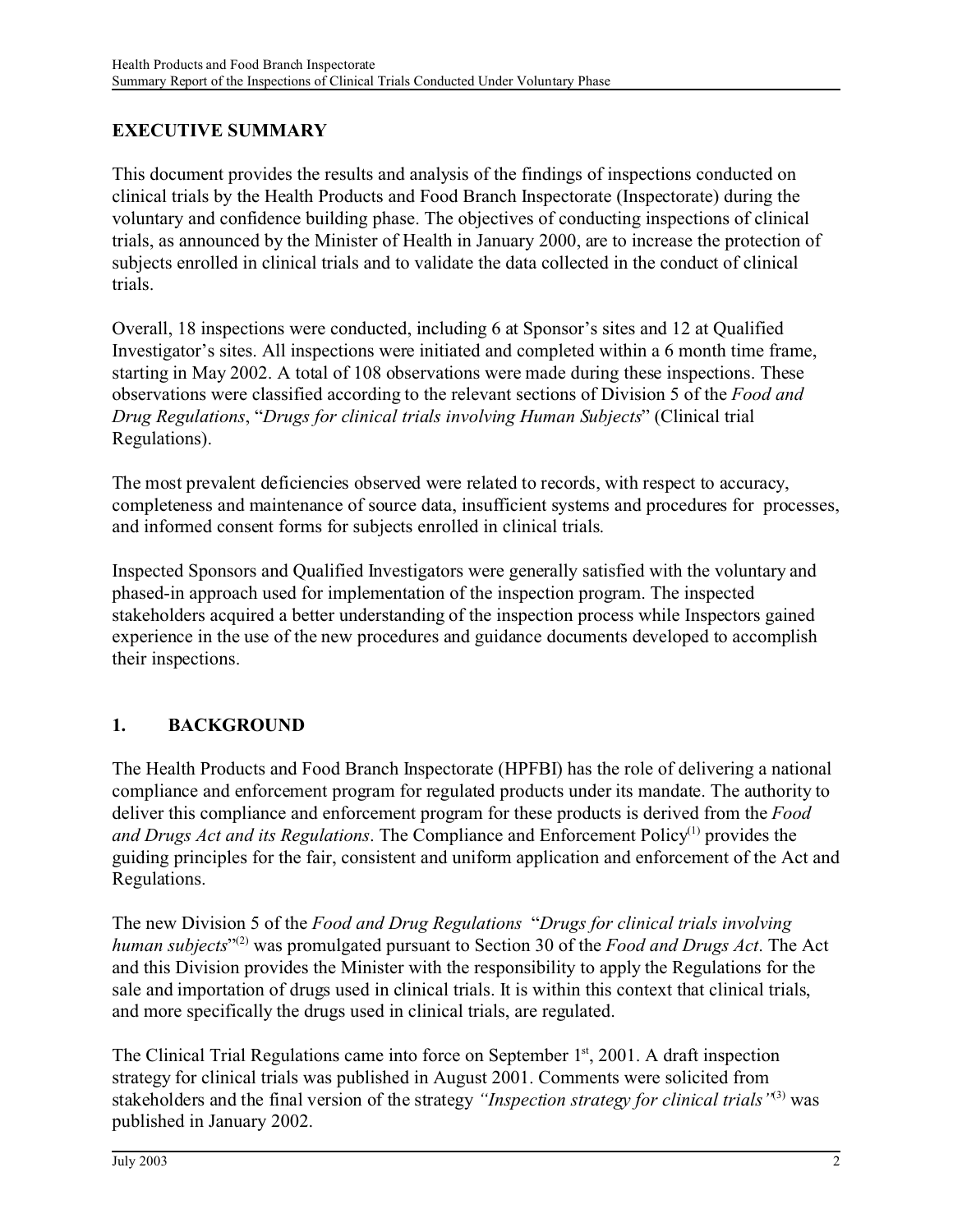The implementation of the inspection strategy for clinical trials consists of two phases. First, a one year confidence building and voluntary phase was initiated on January  $1<sup>st</sup>$ , 2002. During this phase, inspections were performed upon request at sites of Sponsors and Qualified Investigators. The number of these inspections was limited and no formal ratings were issued to the sites inspected.

Inspections at sites were initiated in May 2002 and completed in November of the same year. A total of 18 inspections were performed, including 6 at Sponsors's sites, and 12 at Qualified Investigator's sites. The geographic distribution of inspected sites, as shown below, represented a fair distribution of clinical trials being conducted in Canada.

| <b>Operational Centre</b> | Number of sites inspected |  |  |
|---------------------------|---------------------------|--|--|
| Atlantic                  |                           |  |  |
| Quebec                    |                           |  |  |
| Ontario                   |                           |  |  |
| Manitoba and Saskatchewan |                           |  |  |
| Western                   | 3                         |  |  |
|                           | Total:                    |  |  |

## Table 1: Geographic distribution of sites inspected

Qualified and trained Inspectors from every Operational Centre of the Inspectorate conducted these inspections using procedures and guidance documents developed for these inspections, including an inspection reporting system adapted to accomplish this new function. An analysis of the observations collected during this first phase is the objective of this report.

The final phase of implementation of the inspection strategy was implemented in January 2003. In this final phase, selection of sites for inspection is made by the Inspectorate, in consultation with Therapeutic Products Directorate (TPD) and the Biologics and Genetic Therapies Directorate (BGTD). The outcome of inspections will include a rating, expressing the level of compliance based on the observations made during the inspection. In cases of significant noncompliance, a suspension or a cancellation of an authorization could be considered by the TPD or the BGTD.

Investigations which are triggered whenever a complaint or a concern is received were initiated as of September 2001. Complaints were received from external stakeholders including Sponsors, Qualified Investigators, Subjects / Patients, Research Ethics Boards, Foreign Regulatory Agencies, or from internal sources within Health Canada.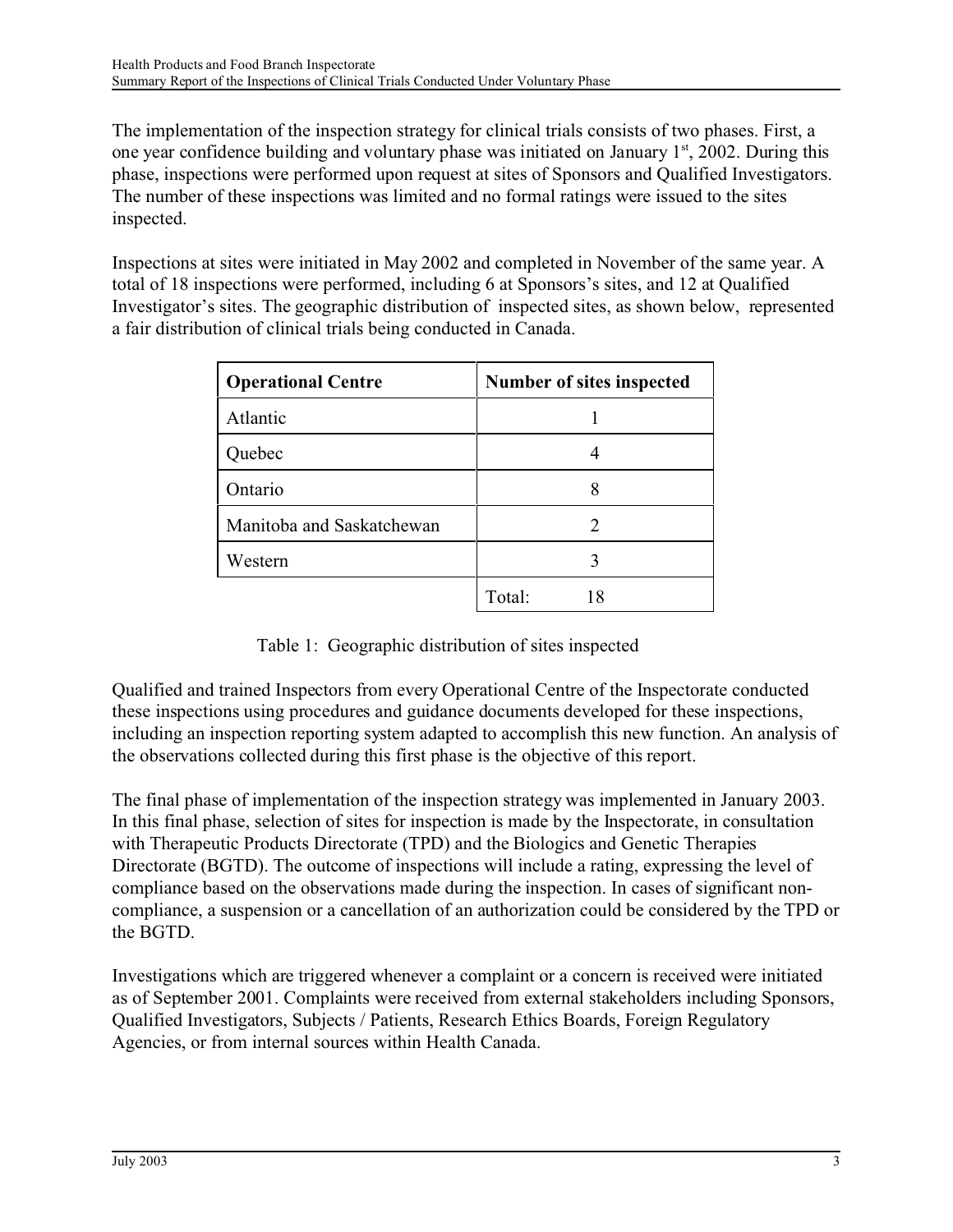## **2. DEFINITIONS**

Compliance: The state of conformity of a regulated party or a product with a legislative or regulatory requirement or a recognized standard.

Clinical trial: Division 5 of the *Food and Drug Regulations* defines a Clinical Trial as, "an investigation in respect of a drug for use in humans that involves human subjects and that is intended to discover or verify the clinical, pharmacological or pharmacodynamic effects of the drug, identify any adverse events in respect of the drug, study the absorption, distribution, metabolism and excretion of the drug, or ascertain the safety or efficacy of the drug."

Enforcement: The range of actions that may be taken to induce, encourage, or compel observance of a legislative requirement.

Food and Drugs Act: A federal statute regulating the health and safety of food, drugs, cosmetics, and medical devices. The Minister of Health is responsible for the administration of the Act.

Good clinical practices (GCP): Division 5 defines Good Clinical Practices as, "generally accepted clinical practices that are designed to ensure the protection of the rights, safety and well-being of clinical trial subjects and other persons, and the good clinical practices referred to in section C.05.010."

Inspection: "The act by a regulatory authority of conducting an official review of documents, facilities, records, and any other resources that are deemed by the authority to be related to the clinical trial and that may be located at the site of the trial, at the sponsor's and/or contract research organization's (CRO's) facilities, or at other establishments deemed appropriate by the regulatory authority". See ICH-E6 GCP (1.29)

Inspector: A person designated under section 22(1) of the Food and Drugs Act.

Investigation: Specific response to known or suspected non-compliance. Investigations typically are undertaken when there are reasonable grounds to suspect that non-compliance has occurred and that enforcement measures may be necessary (e.g. product quality complaints, reports from other regulatory authorities, reports of adverse reactions).

Observation: A deviation or deficiency noted by an Inspector during an inspection.

For additional definitions, please consult the *Food and Drugs Act* and Division 5 of the *Food and Drug Regulations.*

## **3. INSPECTION**

Inspections were conducted in accordance to the Inspectorate's Compliance and Enforcement Policy, which provides the Inspectorate with guiding principles for the fair, consistent, and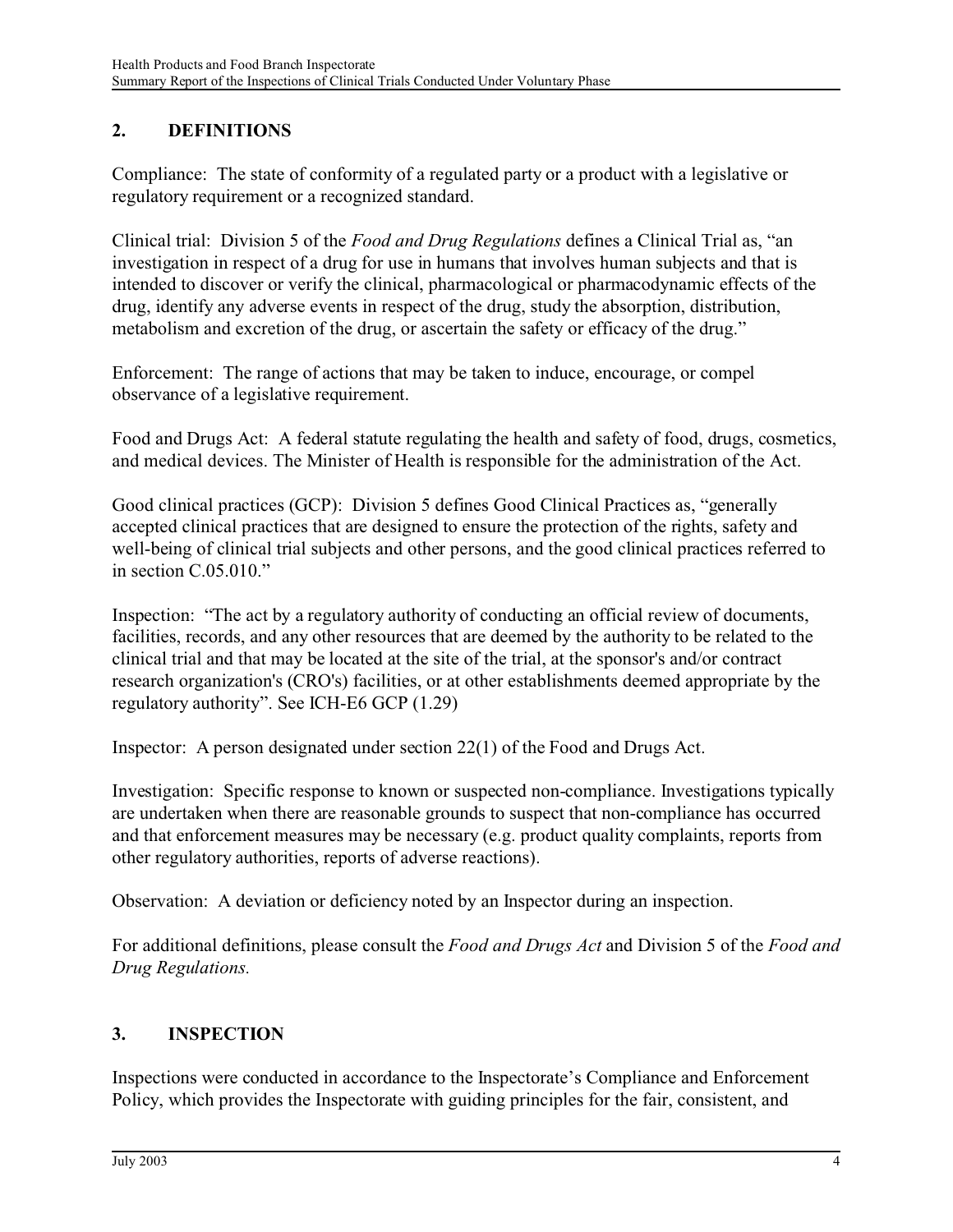uniform application and enforcement of the *Food and Drugs Act* and its Regulations under the mandate of the Inspectorate. Inspections were conducted in accordance with the Inspection Strategy for Clinical Trials, which provides further guidance for the effective and uniform conduct of these inspections. Finally, the guidance document "Good Clinical Practice"<sup>(4)</sup> developed by the International Conference on Harmonization and adopted by Health Canada in 1997 was used for interpretation of the requirements of the Good Clinical Practices referred to in the Clinical Trial Regulations.

## **3.1 Objectives of an inspection**

The main objectives of a clinical trial inspection are:

1. To minimize the health hazard associated with the use of a drug used in a clinical trial,

2. To assess the level of compliance of a Sponsor or a Qualified Investigator with the Clinical Trial Regulations,

3. To request corrective actions from a Sponsor or Qualified Investigator whenever observations are made, and,

4. To take compliance and enforcement actions when deemed necessary.

#### **3.2 Stages of an inspection**

Inspection of a Sponsor or Qualified Investigator involves six stages:

1. The preparation of the inspection: It is the initial stage in which Inspectors review all of the relevant files, protocols, investigator's brochure, amendments, correspondence, from Health Canada files, as well as schedule the inspection and prepare an inspection plan that outlines the objectives, the areas to be inspected, and the duration of the inspection.

2. The conduct of the opening meeting: This meeting takes place on site and on the first day of the inspection. Its objective is to facilitate the process for the inspection and includes relaying the scope and focus of the inspection, the documents to be inspected, the staff to be interviewed, the facilities and equipment to be inspected and any other relevant activities.

3. The conduct of the inspection: This is the actual time for review of source documents, records, equipment and facilities. If deficiencies are observed and confirmed, this is brought to the attention of the responsible person at the site, with a request for a corrective action.

4. The writing of the report by the Inspector: Although notes are recorded throughout the inspection, a preset and standardized report format is used.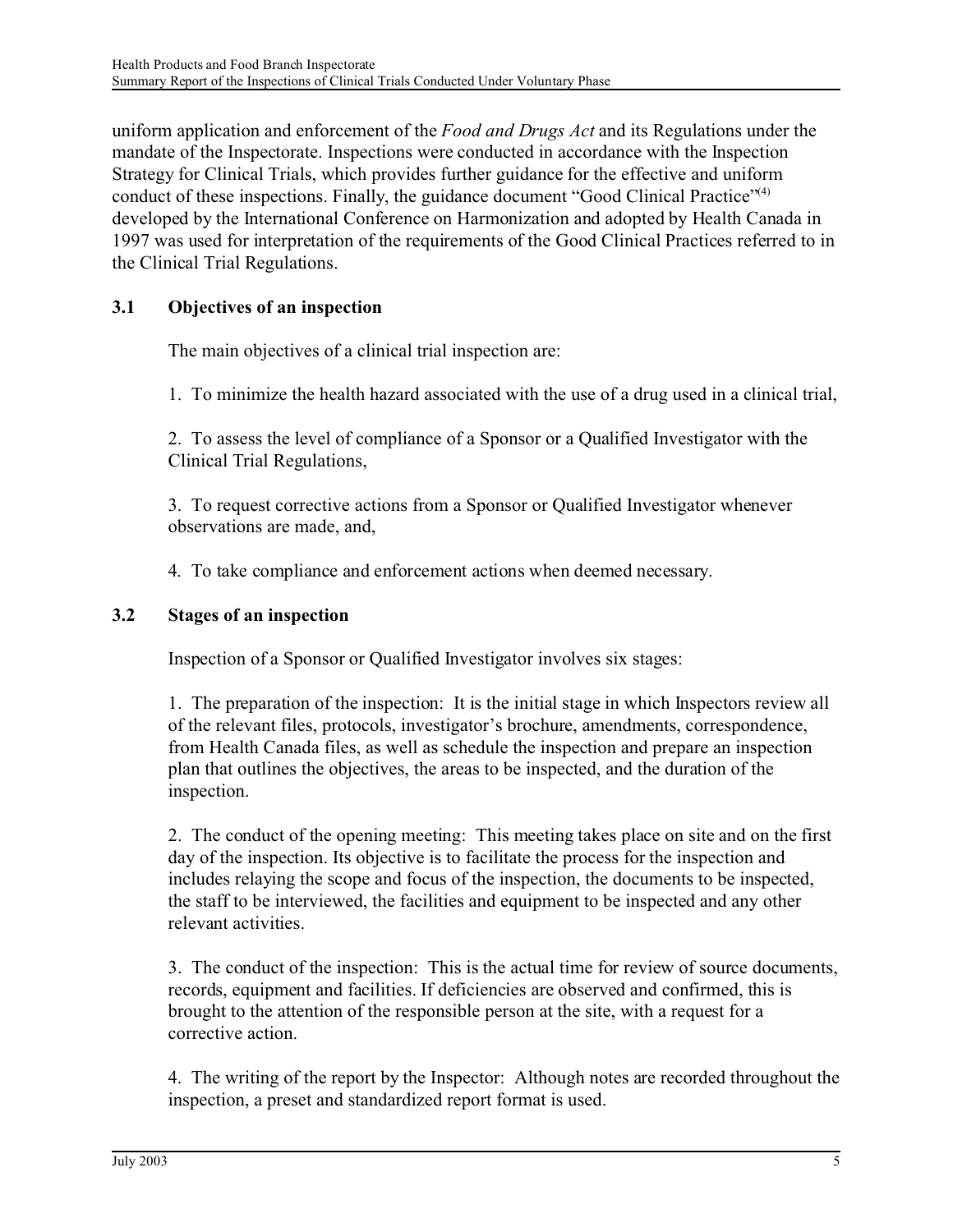5. The conduct of the exit interview: At this stage, all observations made during the inspection are presented to the inspected stakeholder. Although these observations are discussed as the inspection proceeds, clarifications or corrections can be made at this last stage.

6. The issuance of the exit notice: This notice lists all observations noted with references to the relevant section / sub-section of the Regulations. Corrective actions to rectify deficiencies are expected from the inspected stakeholder, within a specific time frame. Should the inspected stakeholder object to observations listed, an appeal process can be initiated. This information is relayed as the exit notice is issued.

In cases when the inspection is conducted at a Qualified Investigator site, the Qualified Investigator receives a copy of the exit notice as well as the Sponsor of the clinical trial. As it is the Sponsor who requests and receives an authorization to conduct a clinical trial, the exit notice is always issued to the Sponsor of the clinical trial.

The Sponsor, and in the case of an inspection at a Qualified Investigator site, the Sponsor in collaboration with the Qualified Investigator, is requested to respond to all observations made in the exit notice with corrective actions for every observation. Within the requested time frame, the Inspector should receive responses from the Sponsor and assess the corrective actions. Should corrective actions be assessed as not satisfactory, additional actions are requested from the Sponsor, until they are assessed as satisfactory. Follow-up inspections on-site may be conducted if deemed necessary.

If a Sponsor does not respond to the exit notice with corrective actions by the stated deadline, the Inspector contacts the Sponsor to attempt to resolve the issue. If the Sponsor does not intend to respond, or there are no resolutions to the deficiencies reported in the exit notice, the file is reviewed internally and further action is considered.

## **3.3 Inspection frequency**

During the voluntary and confidence building phase, an arbitrary number of inspections were scheduled. A total of 18 inspections were conducted, out of 20 originally planned, which was considered to be sufficient to achieve the stated objective.

In the second and final phase, it is anticipated that up to 2% of all clinical trial sites will be scheduled for inspection on an annual basis. The total number of inspections will be adjusted by other operational requirements, namely the number of investigations required.

## **4. REGULATIONS**

All observations made during the voluntary inspection phase were referenced to sections / subsections of C.05.010 to C.05.012 of the Regulations (attached as Annex A). The Good Clinical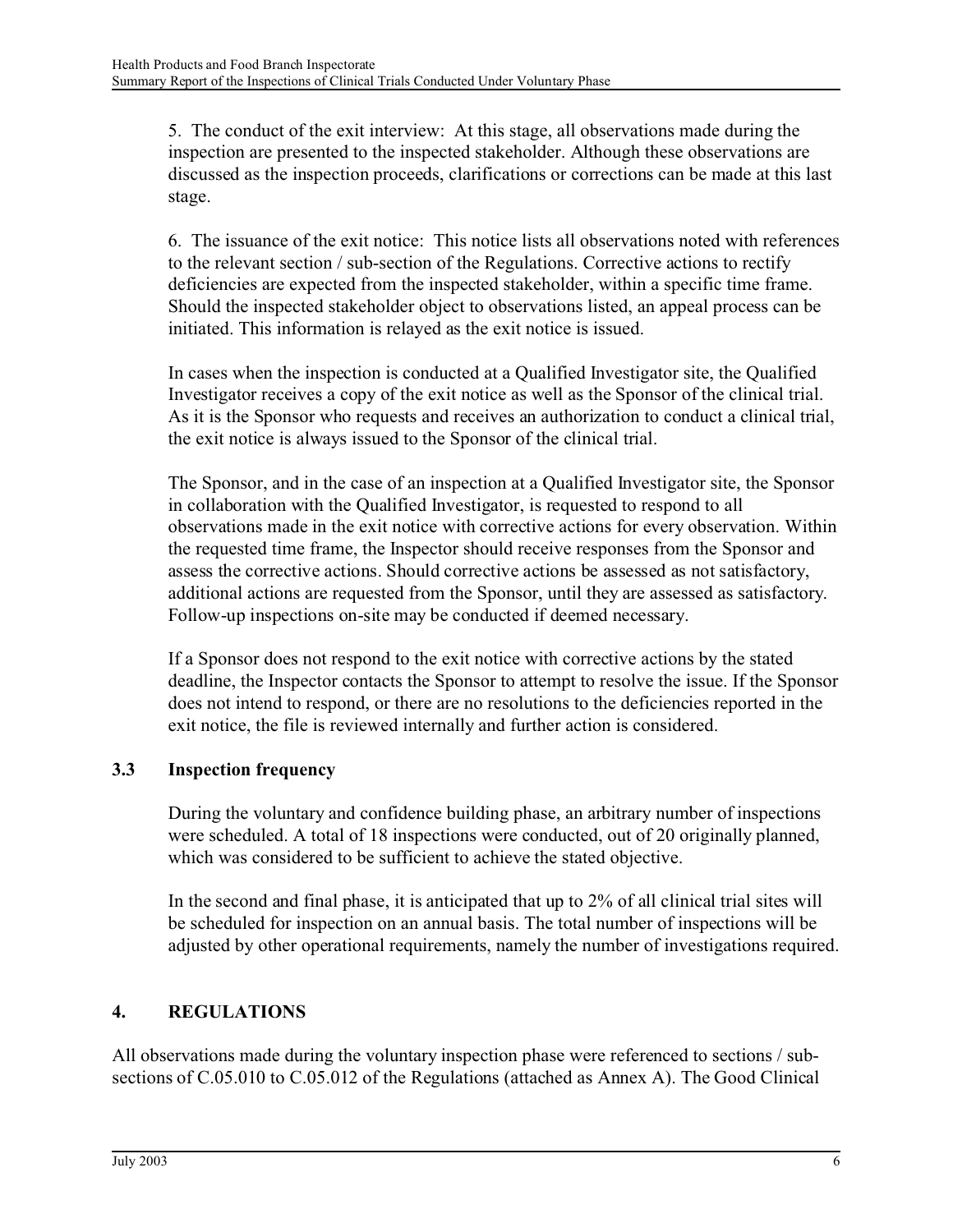Practice Guideline, as developed by ICH was used for interpretation of C.05.010. Only observations referenced in the Regulations were reported.

## **5. ANALYSIS OF OBSERVATIONS**

Following is a table of the sections and sub-sections of the Regulations listing the number of observations made against each of these sections / sub-sections. Observations made at both Sponsors and at Qualified Investigators sites are tabulated. Only sections or sub-sections linked to observations made during the inspections are listed.

| <b>Regulations</b>       | Number of observations |                  |                                    | Brief description of the section / sub-                                                               |
|--------------------------|------------------------|------------------|------------------------------------|-------------------------------------------------------------------------------------------------------|
| Section /<br>sub-section | Total                  | Sponsor<br>sites | Oualified<br>Investigator<br>sites | section                                                                                               |
| C.05.010                 | $\mathbf{1}$           | $\theta$         | $\mathbf{1}$                       | Clinical trial conducted according to Good<br>Clinical Practice                                       |
| C.05.010(a)              | $\mathbf{1}$           | $\mathbf{1}$     | $\Omega$                           | Protocol clearly described                                                                            |
| C.05.010(b)              | 9                      | $\mathbf{1}$     | 8                                  | Clinical trial conducted in accordance with<br>protocol and Regulations                               |
| C.05.010(c)              | 21                     | 8                | 13                                 | Quality systems and procedures in place<br>for all aspects of the trial                               |
| C.05.010(e)              | $\mathbf{1}$           | $\Omega$         | $\mathbf{1}$                       | One Qualified Investigator per site                                                                   |
| C.05.010(g)              | 9                      | 3                | 6                                  | Qualification, education and training of<br>staff                                                     |
| C.05.010(h)              | 12                     | $\mathbf{1}$     | 11                                 | Informed consent obtained in accordance<br>with applicable laws - subject fully<br>informed           |
| C.05.010(j)              | 9                      | 5                | 4                                  | Drug to be manufactured according to<br>applicable Good Manufacturing Practices                       |
| C.05.011                 | $\mathbf{1}$           | $\mathbf{0}$     | $\mathbf{1}$                       | Labelling requirements                                                                                |
| C.05.011(c)              | 3                      | 2                | $\mathbf{1}$                       | Labelling requirements - Expiration date                                                              |
| C.05.012(1)              | 23                     | $\mathfrak{D}$   | 2.1                                | Record, handle, and storage of all<br>information                                                     |
| C.05.012(2)              | 11                     | $\mathbf{1}$     | 10                                 | Maintain complete and accurate records to<br>establish that trial conducted in accordance<br>with GCP |
| C.05.012(4)              | $\tau$                 | 6                | $\mathbf{1}$                       | Records to be maintained for 25 years                                                                 |
| Total                    | 108                    | 30               | 78                                 |                                                                                                       |

Table 2. Classification and distribution of observations made during voluntary inspection phase.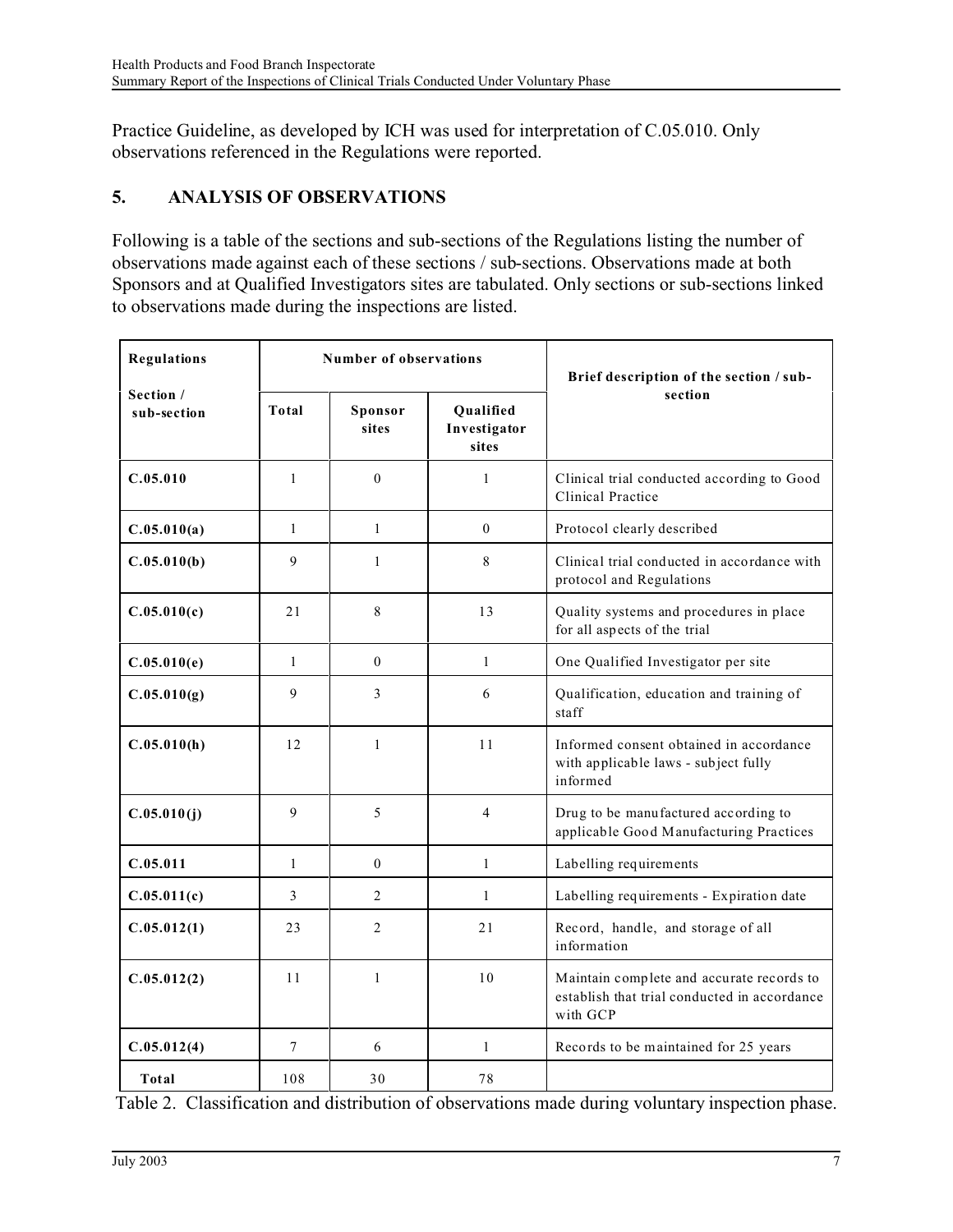#### **5.1 Inspections at Sponsor's sites**

#### **5.1.1 Records - C.05.012(1), C.05.012(2) and C.05.012(4)**

The highest number of observations made at the 6 Sponsors inspected pertains to deficiencies with respect to records. Under these three subsections of the Regulations, all records must be complete, accurate and maintained for a period of 25 years. Access to source documents<sup> $(5)$ </sup> is required for inspections. A total of 9 observations were reported under these subsections. An example of a deviation from C.05.012(2) is:

Example #1: *"There was no written assurance from (ABC Packaging) that drugs had been disposed of, in response to a written request from (Sponsor XYZ)*

Although most Sponsors already had provisions to maintain records for the customary 15 years period, records must now be kept for 25 years to meet the regulatory requirement<sup> $(6)$ </sup>.

#### **5.1.2 Systems and procedures - C.05.010(c)**

The second highest number of observations relates to the use of standard operating procedures for all processes for the conduct of clinical trials. Subsection C.05.010(c) states that systems and procedures that assure the quality of every aspect of clinical trials are to be implemented. For example:

Example #2: *The Canadian local SOP No. ( ... ) "Reporting adverse events from Clinical Trials" version 1, effective date September 1997, was not updated according to actual procedures used. ..."*

Overall 8 observations were made under this sub-section. All important processes should be supported by detailed and approved standard operating procedures. Appropriate training for all staff involved should be an integral element to satisfy this requirement.

## **5.1.3 Quality of the drug - C.05.010(j) and C.05.011(c)**

Seven observations made at Sponsor's sites include insufficient evidence to confirm that the clinical trial drug was manufactured in accordance with the regulatory requirement of the applicable sections of Division 2 (Good Manufacturing Practices with some exceptions as specified in subsection C.05.010(j)) or the labelling did not meet the requirement of section C.05.011. In four cases, the expiration date was not indicated on labels.

#### **5.1.4 Other observations**

Other less frequent observations made include delegation of tasks or responsibilities to staff without sufficient qualifications or training. Subsection  $C.05.010(g)$  specifies that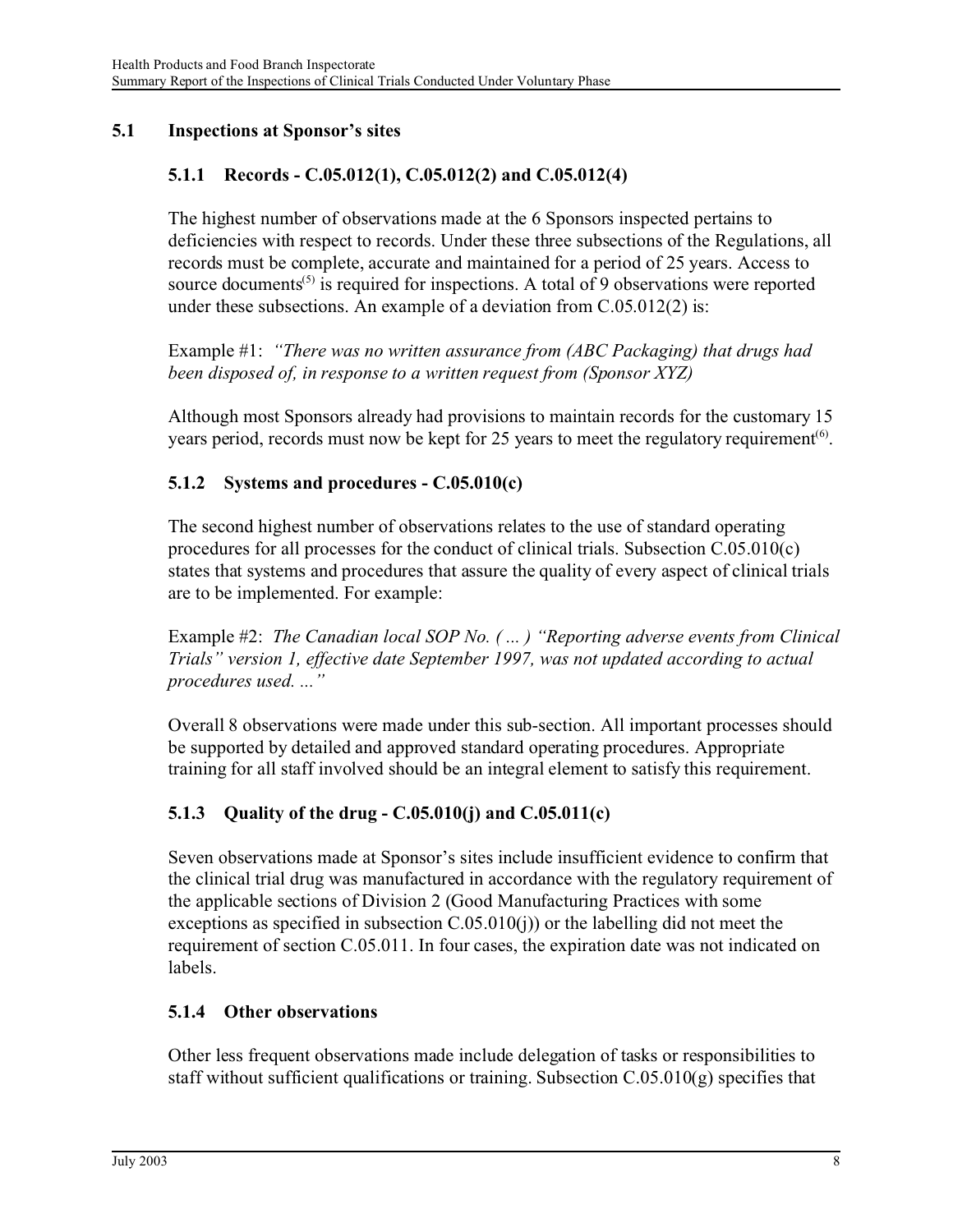each individual involved in the conduct of a clinical trial is to be qualified by education, training and experience to perform their respective tasks. Supporting evidence should be on file to support meeting this requirement.

One observation pertained to deficiencies with respect to informed consent forms, namely with regards to the consistency of the format for the dating of forms. The sequence of the components of the date (day / month / year) was not prompted on the form, and created inconsistencies when subjects dated these forms.

## **5.2 Inspections at Qualified Investigator's sites**

## **5.2.1 Records - C.05.012(1), C.05.012(2) and C.05.012(4)**

The most prevalent deficiency among the 78 observations made during inspections at sites of Qualified Investigators were related to records, both with respect to records created in the conduct of clinical trials, and with respect to the maintenance of complete and accurate records. A total of 32 observations were made against subsections  $C.05.012(1)$ ,  $C.05.012(2)$  and  $C.05.012(4)$ . This represents 41% of all observations made at Qualified Investigator sites. Examples of observations are:

Example #3, related to C.05.012(1): *"The adverse event reporting for subject 1201 at visit 4 was not consistent in that the Case Report Form (CRF) differed from the source document. On the CRF, the event was listed as a moderate headache but in the actual source document, the Qualified Investigator listed this event as a severe headache."*

Example #4, related to C.05.012(1): *"The Study admission criteria form was not always being filled out completely and in accordance with the written procedure to ensure all critical information was recorded. (ie. inclusion / exclusion criteria and other yes / no questions)".*

Example #5, related to C.05.012(2): *"The subject screening log for patient identified as (...) showed that the subject was consented on Mar, 4 2002, however source documents for this subject could not be located."*

Example #6, related to C.05.012(2): *"Records pertaining to subject #0502, "...pattern diary" were missing for the period of September 17 to October 31, 2001.*

## **5.2.2 Systems and Procedures - C.05.010(c)**

The second most common deficiency observed at inspections conducted at Qualified Investigator sites were related to quality assurance, including insufficient systems and procedures to assure the quality of every aspect of the clinical trial. A total of 13 observations, representing 17% of all observations, pertained to this subsection. Two examples of this type of deficiency include: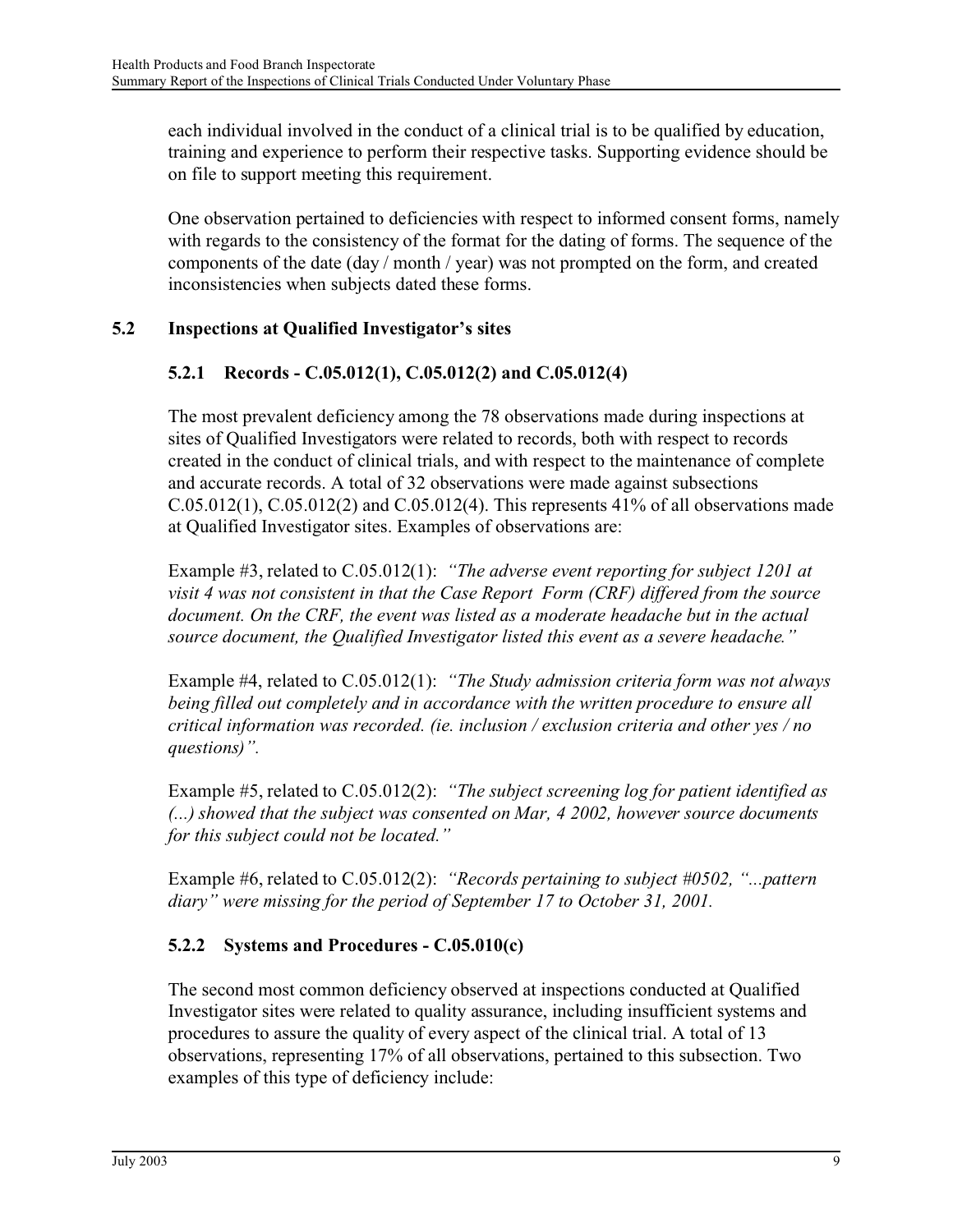Example #7: *"There was no written procedure available that outlined how informed consent was to be obtained from subjects considered for enrollment in clinical trials at the site."*

Example #8: *"there was no system in place to ensure that the laboratory equipment and refrigerators, for blood samples, would be subject to routine maintenance calibration."* 

In practice, this regulatory requirement translates into implementing a sufficient number of standard operating procedures to ensure the consistent conduct of all aspects of a clinical trial. As relayed earlier, all processes for the conduct of a clinical trial should be supported by detailed and approved standard operating procedures. Evidence of satisfactory training of all staff involved is an integral element to meet this requirement.

## **5.2.3 Informed consent - C.05.010(h)**

Deficiencies related to informed consent forms were observed 11 times, representing 14% of all observations made at sites of Qualified Investigators. The Regulations state that written informed consent must be obtained before a person participates in a clinical trial and only after being informed of the risks and anticipated benefits to their health arising from participation in a trial, including all other aspects of the trial necessary for the person to make their decision. An example of such a deficiency observed is:

Example #9: *"The following concerns were noted with respect to the information sheet and informed consent form (version 1.2 - Jan. 19, 2001) that was signed by subjects and their legally acceptable representatives: - Information on the risks does not include mild fever and does not indicate the possibility of severe allergic reaction as indicated in section 10.2.2 of the protocol."*

## **5.2.4 Protocol deviation - C.05.010(b)**

Protocol deviations accounted for 8 observations, representing 10% of all observations made at sites of Qualified Investigators. Once a protocol is authorized, any deviations can be initiated only to mitigate unanticipated health risks. Every deviation should be fully documented. An example of a deviation observed is:

Example #10: *"Subject 0724 was enrolled (visit #1) on August 17, 2001, without having completed all of the screening examinations specified by the protocol. The subject's (.....) check was not performed on October 22, 2001 whereas per the protocol, this check should have been performed prior to subjects's enrollment."*

## **5.2.5 Qualifications and experience of staff - C.05.010(g)**

Staff responsible for the conduct of clinical trials are required to be qualified by education, training and experience. In 6 instances, deficiencies were noted in this regard and included inappropriate delegation of responsibilities, such as: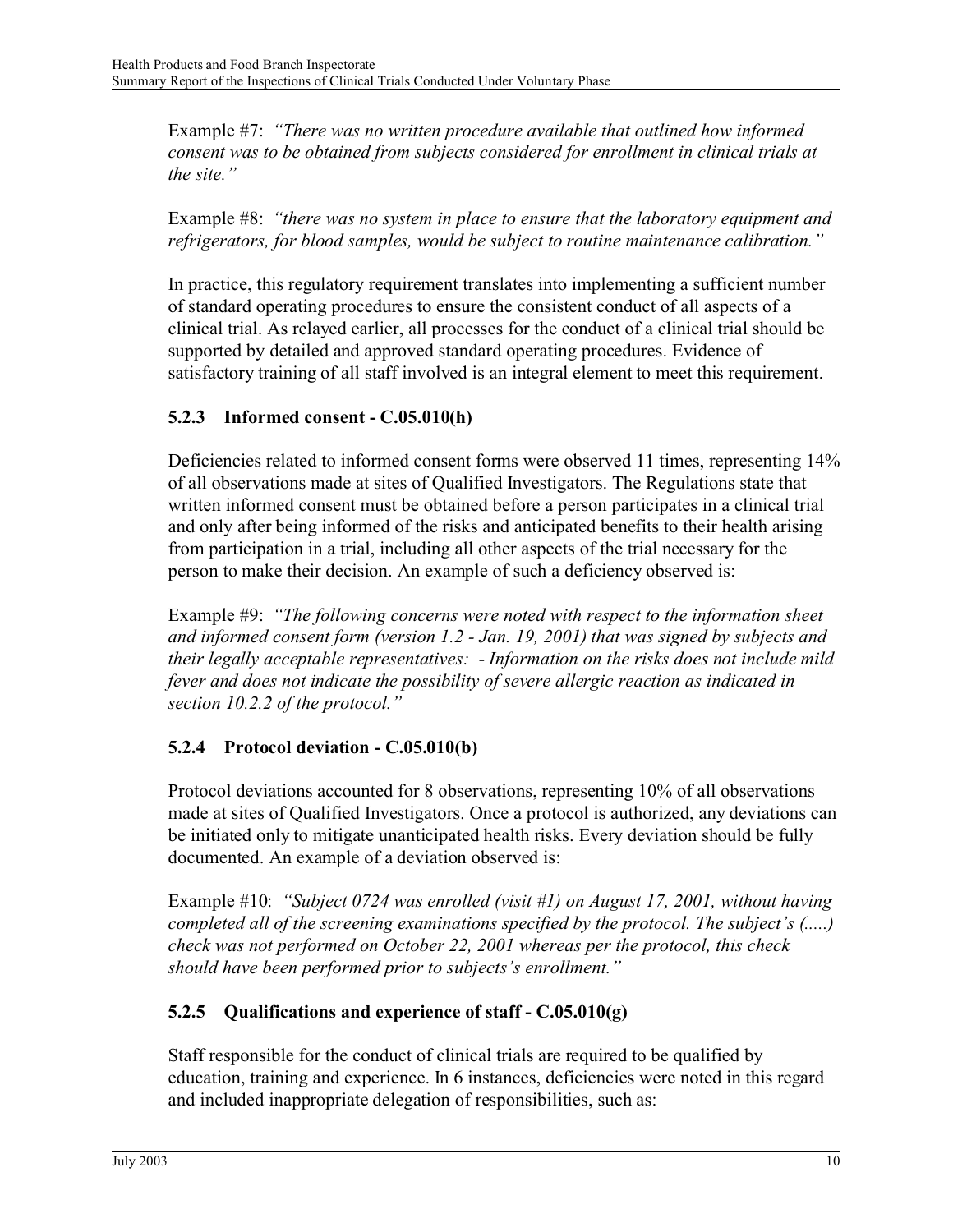Example #11: *"There was no documented evidence that the Office Administrator to the Qualified Investigator was trained in any aspects of the study. However her name appeared on the Site Staff Signature Sheet with a Key Delegated Study Task: ...She also indicated that she assisted in performing ECG procedures on study subjects"*.

## **5.2.6 Quality of the drug - C.05.010(j)**

Overall, 4 observations were made against this subsection of the Regulations at sites of Qualified Investigators. These deficiencies were related to the lack of environmental control for the drug used in the clinical trial, and prior to distribution to subjects. An example is:

Example #12: *"The precautions that needed to be maintained during shipment of the drugs... to the qualified investigator site ... do not appear on the shipment documents... The label states that the products must be kept between 15 and 30 degrees C. and protected from humidity. The shipping of these drugs occurred during the months of November and February, ... when tablets and capsules must be protected from cold temperatures and humidity."*

## **6. OTHER PERTINENT INFORMATION**

#### **6.1 Time required for the conduct of inspections**

On average, a total of 66 hours (approximately 9 days) were required by each Inspector per inspection. This total time includes preparation, travel time, on-site inspection, report writing and follow-up. Actual time on site for any inspection never exceeded 5 days. Of the 18 inspections conducted, 8 inspections were conducted by an Inspector alone, 8 inspections were conducted with a team of two Inspectors, and 2 were conducted with a team of three Inspectors. Overall, 11 Inspectors were involved in these inspections.

## **6.2 Applicable Regulations**

Division 5 of the *Food and Drug Regulations* came into force on September 1<sup>st</sup>, 2001. Clinical trials authorized prior to September  $1<sup>st</sup>$ , 2001 were subjected to Division 8 of the same Regulations. These trials were therefore not subjected to Division 5 as they were authorized prior to the coming into force of Division 5.

As many clinical trials extend over many years, it was expected that a significant proportion of clinical trials inspected under this voluntary phase were not subjected to the new and more explicit requirements of Division 5. Nevertheless, even though the present regulatory requirements cannot be enforced retroactively, all Sponsors and Qualified Investigators agreed to be inspected in accordance with the requirements of the new Division 5.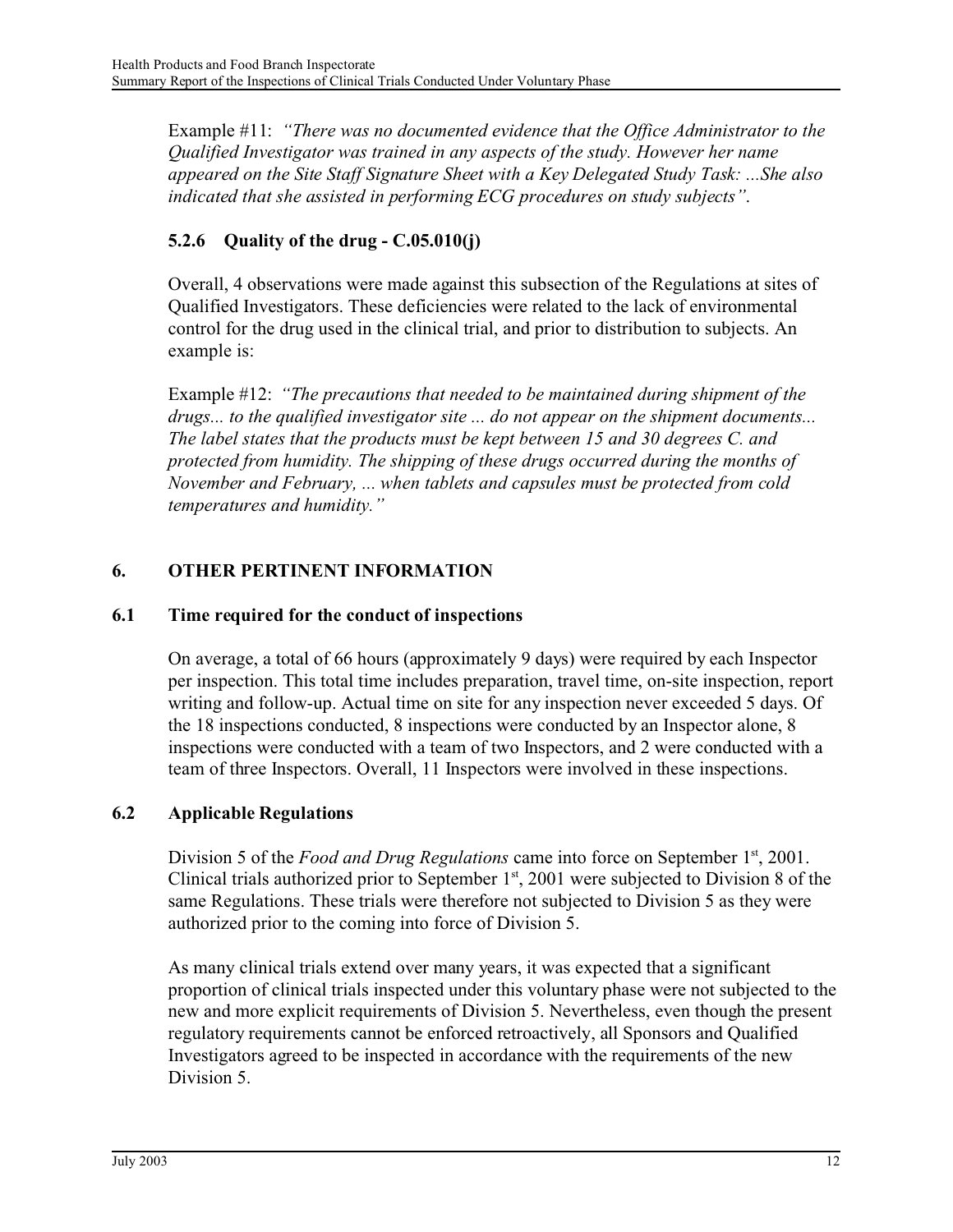Of the 18 inspections conducted, 10 inspections were of clinical trials authorized under the former Division 8, and 8 inspections were authorized under Division 5.

#### **6.3 Type of drugs used in clinical trial**

Of the 18 inspections conducted, 5 were with biological drugs and the remaining 13 were with pharmaceutical drugs. This represents a higher proportion of biological versus pharmaceutical clinical trial authorizations issued by the respective Directorate.

#### **6.4 The stage of clinical trial during inspection**

Clinical trials inspected were either on-going, when subjects were currently enrolled in a trial, or completed. Overall, 10 out of the 18 inspections were on-going.

The high proportion of inspections of clinical trials which were on-going versus completed reflects the important focus of the inspection strategy, whereby the Inspectorate is planning to inspect clinical trials when subjects are enrolled. This strategy should allow a faster response time when health related concerns are observed during inspections.

#### **6.5 The phase of the clinical trial**

All 18 inspections were conducted on clinical trials which were either Phase I (2 trials), II (6 trials) or III (10 trials), as identified by the respective Sponsors. Although Phase IV clinical trials can be subjected to inspection, none were inspected during this voluntary phase.

## **7. CONCLUSIONS**

1. The highest number of observations pertains to deficient records, with respect to the accuracy of records created in the conduct of clinical trials, the maintenance of complete records to establish that clinical trials are conducted according to the Regulations and the Good Clinical Practices. Overall, 38% of all observations made at both Sponsors and Qualified Investigators sites were related to this requirement.

2. The second highest number of observations pertain to deficiencies with respect to having and using adequate systems and procedures to assure that the quality of every aspect of the conduct of clinical trials are implemented. Standard operating procedures must be developed and implemented for all processes required for the conduct of clinical trials. Appropriate development and approval of procedures and training of staff on these procedures are integral elements to meet this requirement.

3. The third highest number of observations pertains to deficiencies related to informed consent. The informed consent forms should include every component listed in section 4.8 of the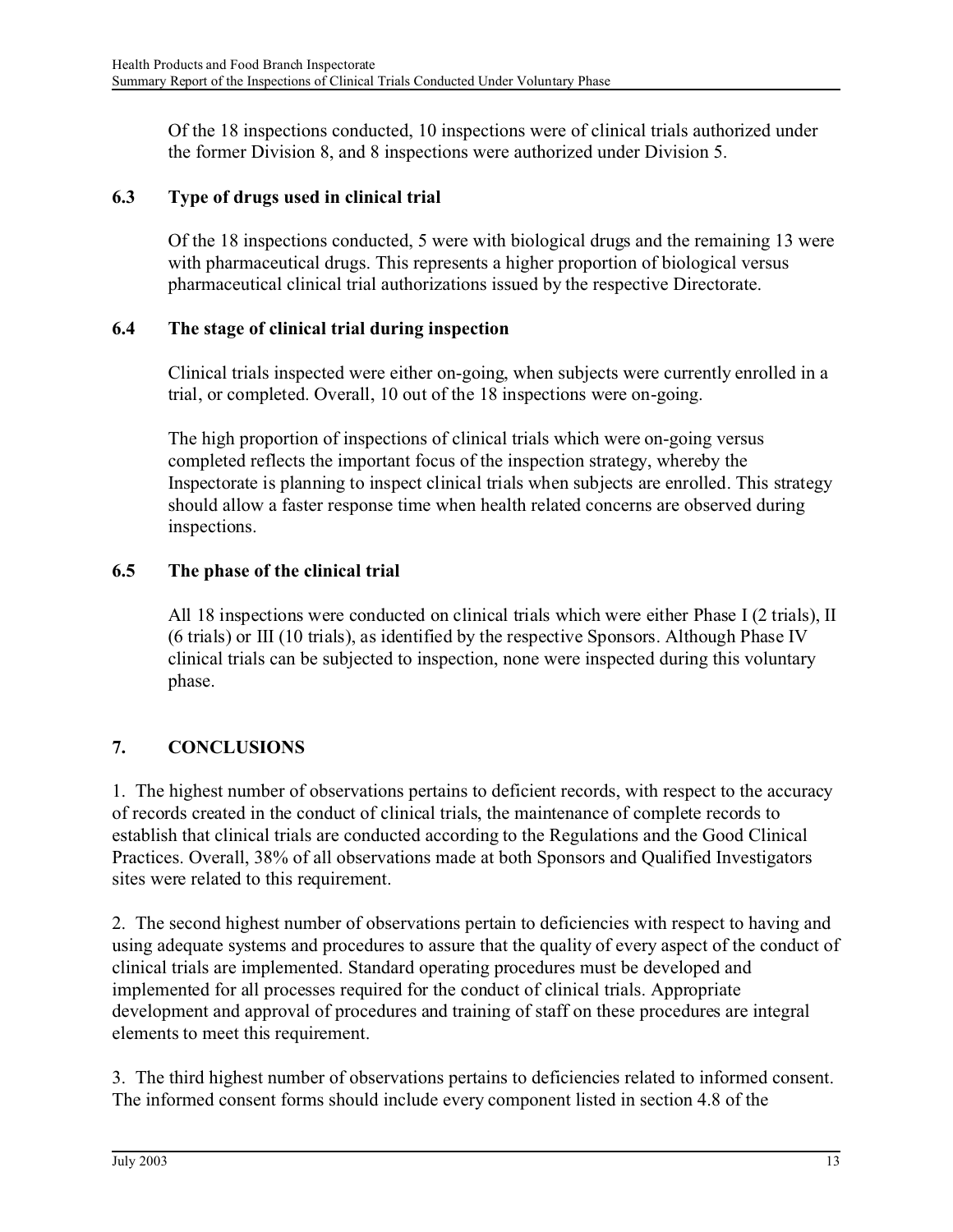Guideline on Good Clinical Practice. A total of 12 observations were made related to this requirement.

## **8. REFERENCES**

1. Compliance and Enforcement Policy. No. POL-0001, Health Products and Food Branch Inspectorate.

http://www.hc-sc.gc.ca/hpfb-dgpsa/inspectorate/compliance\_enf\_policy\_e.pdf

2. *Food and Drugs Act and Regulations*. Clinical trial Regulations. http://www.hc-sc.gc.ca/hpfb-dgpsa/inspectorate/food drug reg amend 1024 gcp e.pdf

3. Health Products and Food Branch Inspectorate. Policy. POL-0030 "Inspection Strategy for Clinical Trials, January 15, 2002. http://www.hc-sc.gc.ca/hpfb-dgpsa/inspectorate/insp\_strat\_clin\_tria\_e.pdf

4. Good Clinical Practice: Consolidated Guideline, International Conference on Harmonization of Technical Requirements for the Registration of Pharmaceuticals for Human Use - Topic E6, commonly referred to as ICH-GCP E6.

http://www.hc-sc.gc.ca/hpfb-dgpsa/tpd-dpt/goodclin\_e.pdf

5. Source documents: "Original documents, data, and records (e.g., hospital records, clinical and office charts, laboratory notes, memoranda, subjects' diaries or evaluation checklists, pharmacy dispensing records, recorded data from automated instruments, copies or transcriptions certified after verification as being accurate copies, microfiches, photographic negatives, microfilm or magnetic media, x-rays, subject files, and records kept at the pharmacy, at the laboratories and at medico-technical departments involved in the clinical trial)". See ICH-GCP E6, 1.52 Source documents.

6. A Guidance document will be issued to clarify the requirements for compliance with the section on Records of the Regulations.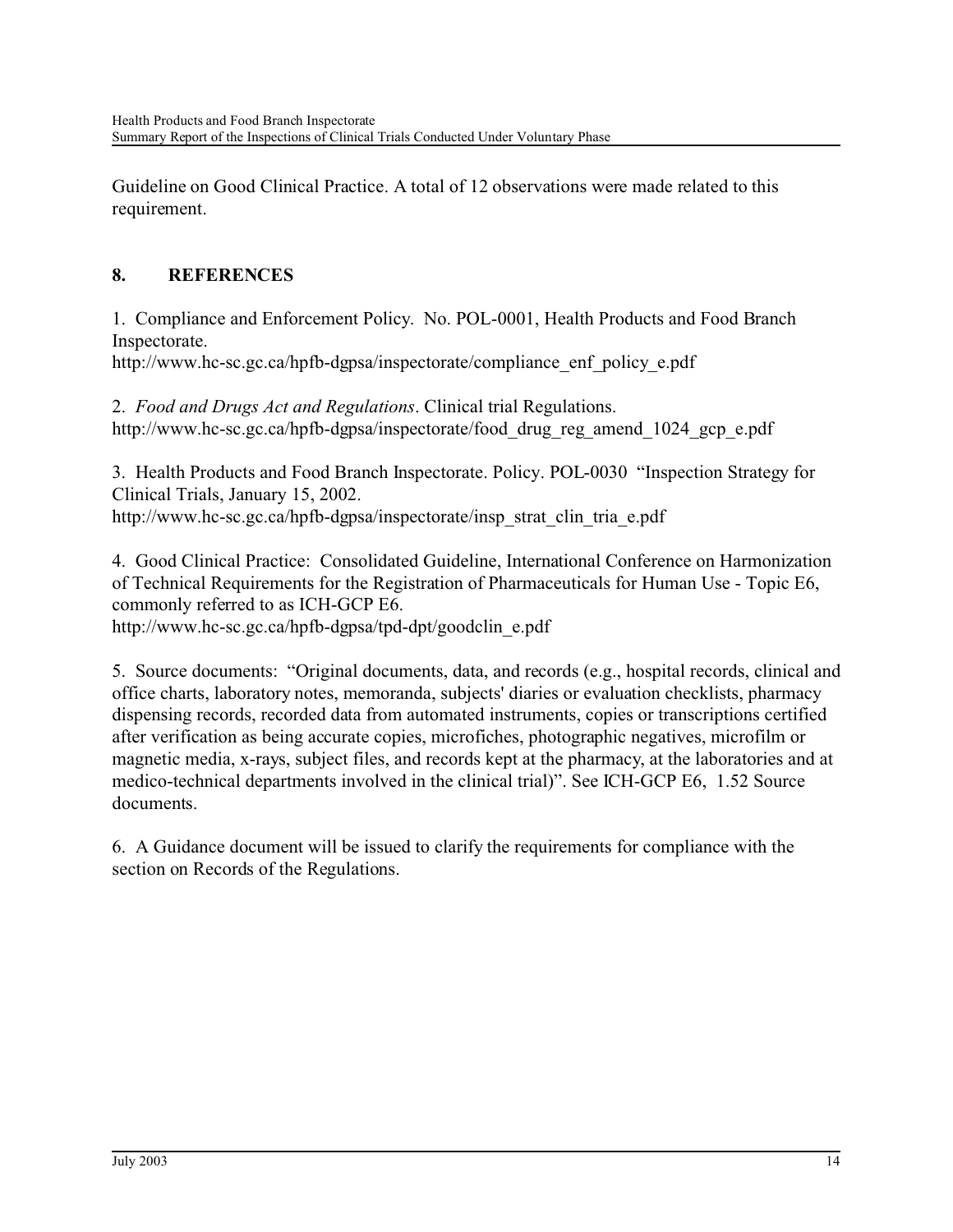## **Annex A**

# **Sponsor's Obligations**

#### **Good Clinical Practices**

**C.05.010.** Every sponsor shall ensure that a clinical trial is conducted in accordance with good clinical practices and, without limiting the generality of the foregoing, shall ensure that

(*a*) the clinical trial is scientifically sound and clearly described in a protocol;

(*b*) the clinical trial is conducted, and the drug is used, in accordance with the protocol and this Division;

*(c)* systems and procedures that assure the quality of every aspect of the clinical trial are implemented;

(*d*) for each clinical trial site, the approval of a research ethics board is obtained before the clinical trial begins at the site;

(*e*) at each clinical trial site, there is no more than one qualified investigator;

(*f*) at each clinical trial site, medical care and medical decisions, in respect of the clinical trial, are under the supervision of the qualified investigator;

(*g*) each individual involved in the conduct of the clinical trial is qualified by education, training and experience to perform his or her respective tasks;

(*h*) written informed consent, given in accordance with the applicable laws governing consent, is obtained from every person before that person participates in the clinical trial but only after that person has been informed of

(i) the risks and anticipated benefits to his or her health arising from participation in the clinical trial, and

(ii) all other aspects of the clinical trial that are necessary for that person to make the decision to participate in the clinical trial;

(*i*) the requirements respecting information and records set out in section C.05.012 are met; and (*j*) the drug is manufactured, handled and stored in accordance with the applicable good manufacturing practices referred to in Divisions 2 to 4 except sections C.02.019, C.02.025 and C.02.026.

## **Labelling**

**C.05.011.** Despite any other provision of these Regulations respecting labelling, the sponsor shall

ensure that the drug bears a label that sets out the following information in both official languages:

(*a*) a statement indicating that the drug is an investigational drug to be used only by a qualified investigator;

(*b*) the name, number or identifying mark of the drug;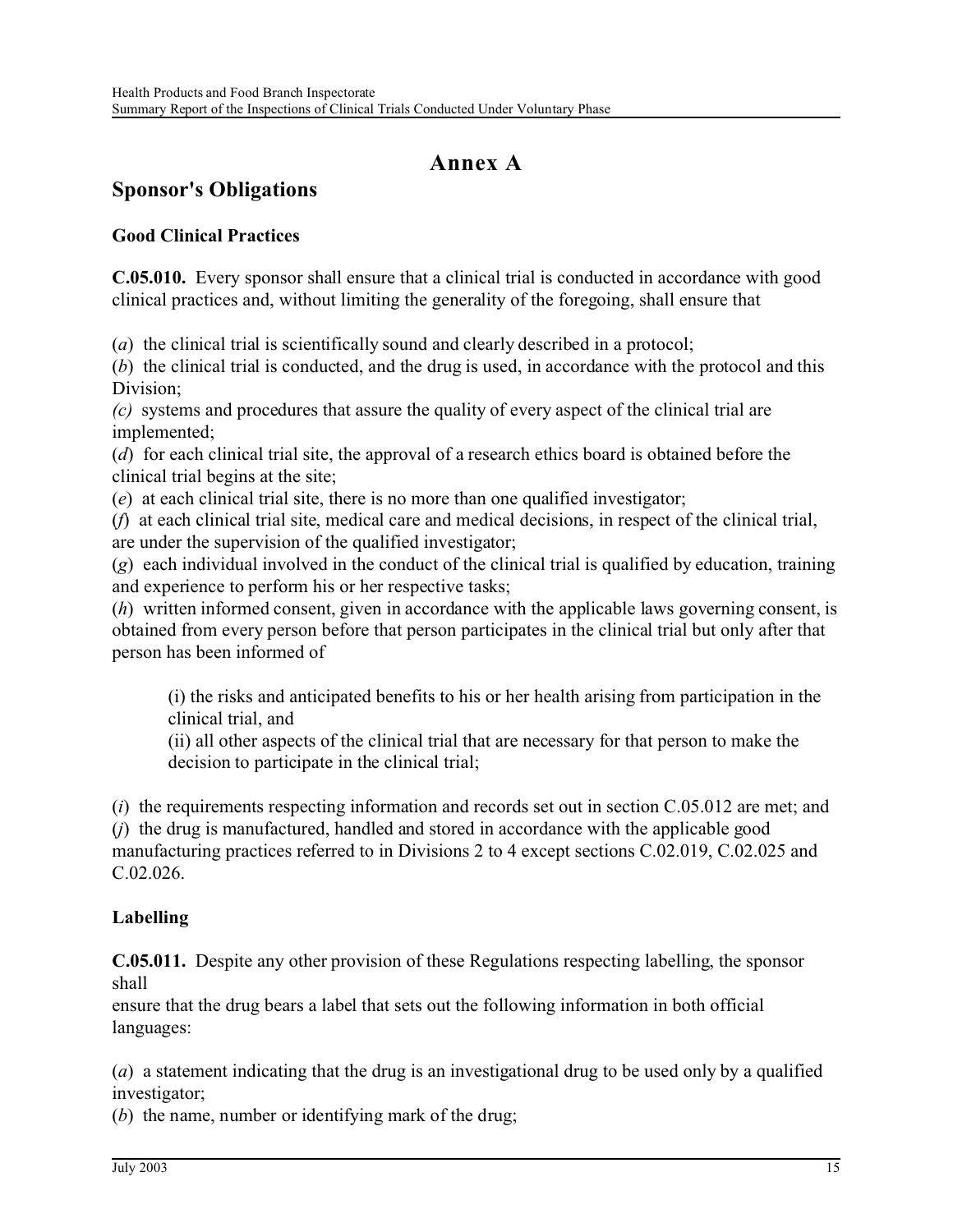- *(c)* the expiration date of the drug;
- (*d*) the recommended storage conditions for the drug;
- (*e*) the lot number of the drug;
- (*f*) the name and address of the sponsor;
- (*g*) the protocol code or identification; and

(*h*) if the drug is a radio pharmaceutical as defined in section C.03.201, the information required by subparagraph C.03.202(1)(*b*)(vi).

## **Records**

**C.05.012.** (1) The sponsor shall record, handle and store all information in respect of a clinical trial in a way that allows its complete and accurate reporting as well as its interpretation and verification.

(2) The sponsor shall maintain complete and accurate records to establish that the clinical trial is conducted in accordance with good clinical practices and these Regulations.

(3) The sponsor shall maintain complete and accurate records in respect of the use of a drug in a clinical trial, including

(*a*) a copy of all versions of the investigator's brochure for the drug;

(*b*) records respecting each change made to the investigator's brochure, including the rationale for each change and documentation that supports each change;

*(c)* records respecting all adverse events in respect of the drug that have occurred inside or outside Canada, including information that specifies the indication for use and the dosage form of the drug at the time of the adverse event;

(*d*) records respecting the enrolment of clinical trial subjects, including information sufficient to enable all clinical trial subjects to be identified and contacted in the event that the sale of the drug may endanger the health of the clinical trial subjects or other persons;

(*e*) records respecting the shipment, receipt, disposition, return and destruction of the drug;

(*f*) for each clinical trial site, an undertaking from the qualified investigator that is signed and dated by the qualified investigator prior to the commencement of his or her responsibilities in respect of the clinical trial, that states that

(i) the qualified investigator will conduct the clinical trial in accordance with good clinical practices, and

(ii) the qualified investigator will immediately, on discontinuance of the clinical trial by the sponsor, in its entirety or at a clinical trial site, inform both the clinical trial subjects and the research ethics board of the discontinuance, provide them with the reasons for the discontinuance and advise them in writing of any potential risks to the health of clinical trial subjects or other persons;